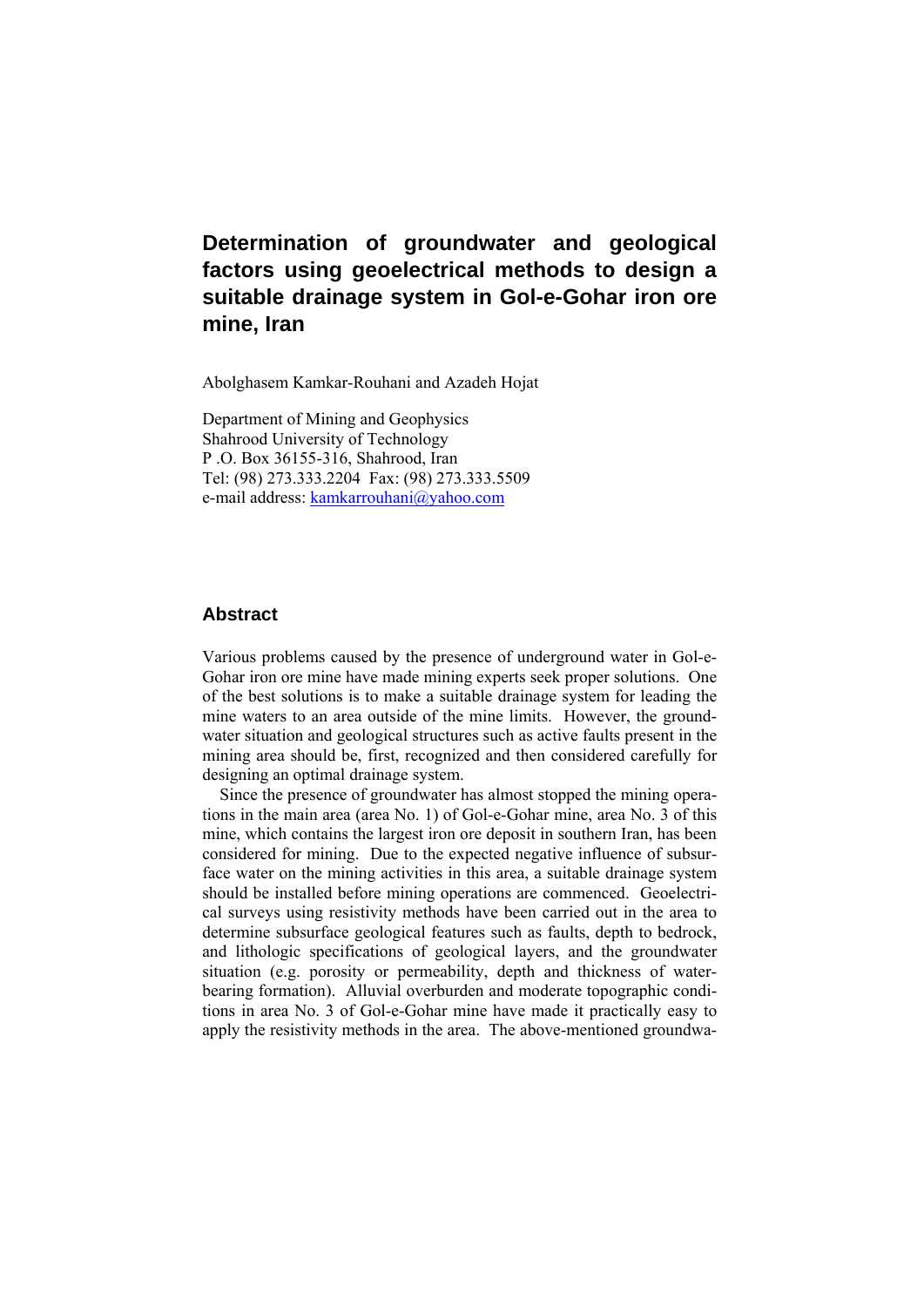ter and geological factors can be determined accurately as a result of correct interpretation of the measured resistivity data.

A square grid of 500 m by 500 m was considered to cover the study area thoroughly for resistivity sounding surveys carried out using the Schlumberger electrode configuration with maximum electrode spacing of 1400 m. One-dimensional (1-D) interpretation of the sounding data showed the depth to water table to be 40-60 m with an average thickness of 20-30 m for the water-bearing formation in the area. The resistivity of the waterbearing formation was estimated to be 15-23  $\Omega$ -m, indicating high electrical conductivity (EC) of groundwater (due to high salinity and concentration of total dissolved solids (TDS) in groundwater) and clay content in the formation. These results were confirmed by 2-D section interpretation. Low correlation between the results of sounding in different places in the study area can be attributed to complex geology, especially various faulting systems in the area.

To investigate lateral resistivity changes and faulting systems, it is recommended to carry out resistivity profiling in the area. Using other geoelectrical methods, such as induced polarisation (IP) and self-potential (SP) methods, the ambiguities arising from the interpretation of resistivity data can be removed or reduced.

# **1 Introduction**

The presence of underground water in mining activities is one of the main problems which reduces the production efficiency. In addition to its economical and environmental impacts on the mining area, design of drilling and blasting patterns would be more complicated in such conditions.

Surface water flowing to a mine site can also cause serious problems in mining operations. The most important problems due to the presence of surface water in a mine are outlined in the following:

1. The water has to be pumped out to an area outside the mining operational site. This will obviously increase the mining costs.

2. The mine walls, roads, and drainage canals will gradually be eroded.

3. The eroded material will be accumulated in the mining site.

4. The water may be frozen in the winter season. This will also cause the mine roads to be swollen and slippery.

4. The surface of the mine roads will be loosened.

5. Slope stability of the mine walls will be reduced due to the water penetration into the existing joints and fractures in the walls.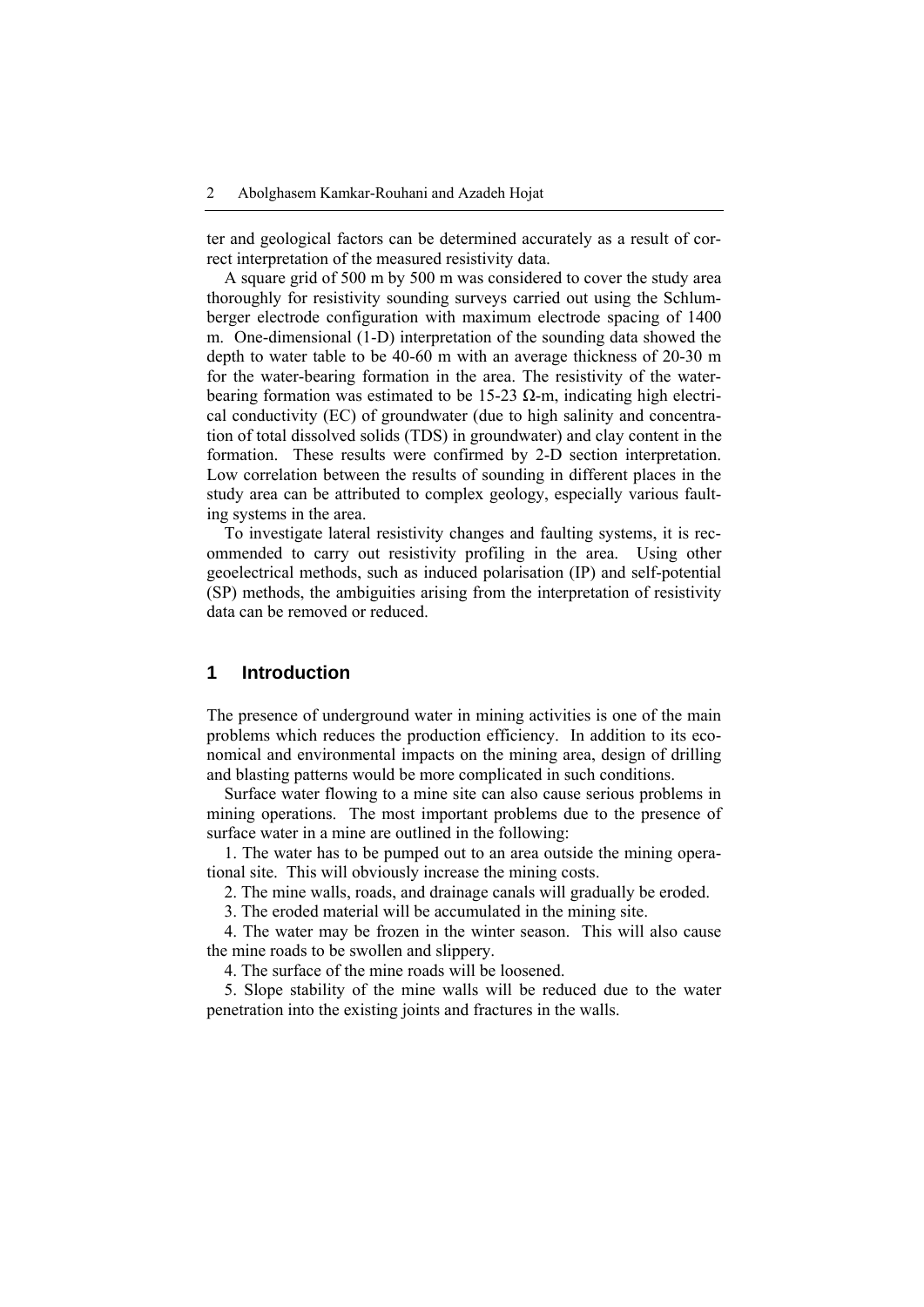Greater problems occur due to the presence of groundwater in a mining site. These problems can be divided into technical and operational problems. The most important technical problems are listed in the following:

1. Reduction of the shear strength of the soils and rocks.

2. Enlargement of various destructive forces and pressures in the mine walls due to filling the pores, joints and fractures by groundwater.

3. Reduction of slope stability of the mine walls. This may necessitate lower slope angles for the mine walls in the case of open-pit mines.

These technical problems lead eventually to operational problems such as drilling, explosion, exploitation and transportation problems as well as environmental problems, which will result in increasing the mining costs. For example, expensive special explosives will be needed such as slurry explosives, which are several times more expensive than ordinary explosives. Other important operational problems caused by the presence of groundwater in a mining site may be:

1. Reduction of ore recovery to avoid slope stability problems in the mine walls with consequent reduction of mining profit.

2. Reduction of the efficiency of mining equipment and increase in maintenance costs.

Such problems caused by the entry of groundwater to the main mining site (area No. 1) of Gol-e-Gohar iron ore mine have almost stopped the mining operations in the site. Therefore, the mine managers have looked for a proper method to solve or alleviate the problems. Since the presence of groundwater leading to the above problems has not been taken seriously into account when designing and performing the mining operations, any solution will only decrease the intensity of the above-mentioned problems. To avoid the occurrence of such problems in area No. 3 of Gol-e-Gohar mine, the greatest iron ore deposit in southern Iran, a careful mine design has to be considered for this area in which the mining operations have not been started yet. A proper solution chosen for the case is to make a suitable drainage system for leading the mine waters to an area outside the mine limits. To design an optimal drainage system, which can solve the problems in the best manner, the groundwater situation and geological structures such as active faults present in this area need to be known thoroughly. For this, geophysical electrical surveys have been carried out in the area to determine subsurface geological features, such as faults, depth to bedrock, and lithologic specifications of geological layers, and also, the groundwater situation (e.g. porosity or permeability, depth and thickness of water-bearing formation). The interpretation results of the geoelectrical surveys to determine the above groundwater and subsurface geological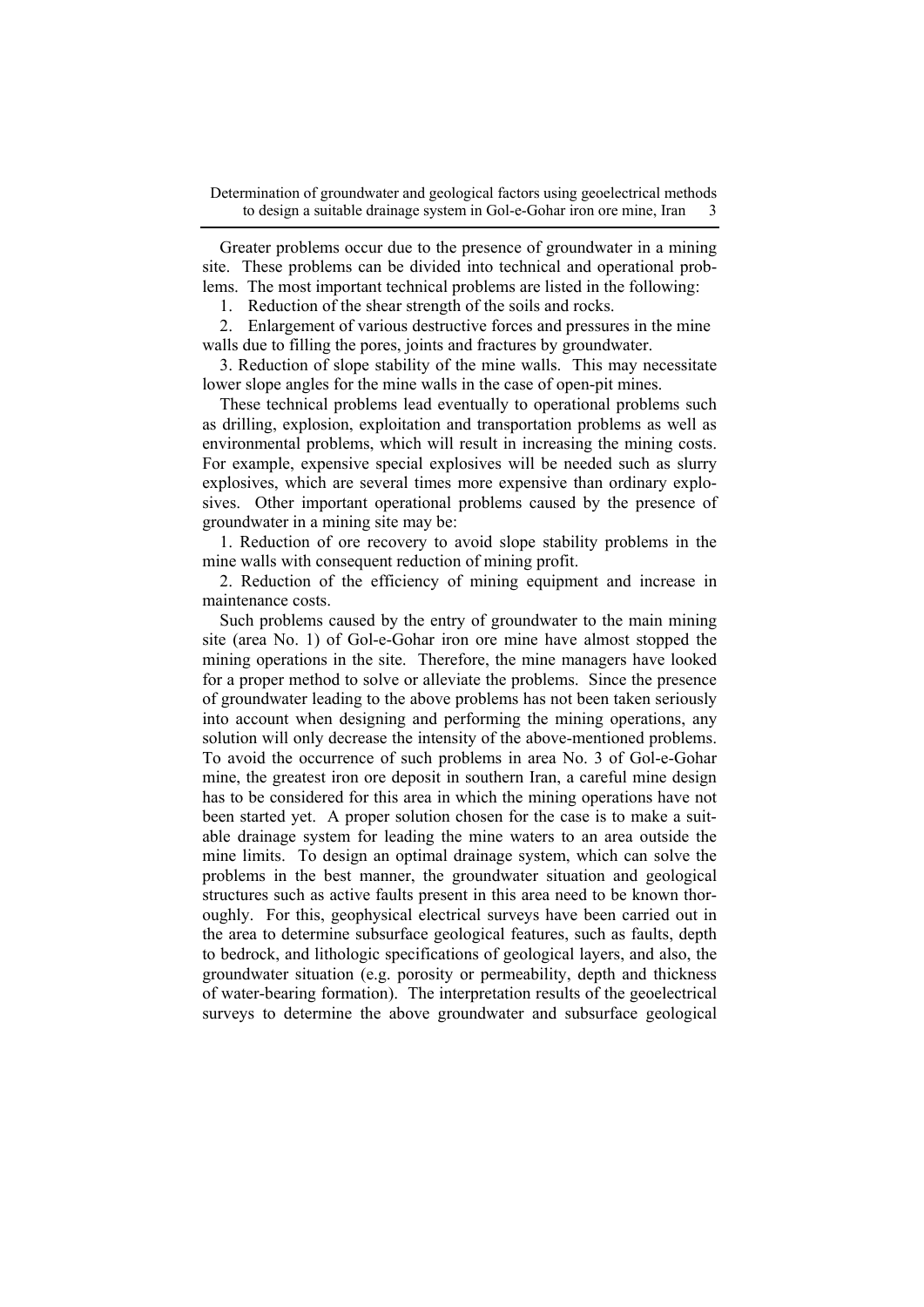factors for designing an optimum drainage system in the area are discussed in this paper.

## **2 Geology and hydrogeology of the survey area**

The survey area, namely area No. 3 of Gol-e-Gohar mine, is located 53 km northeast of the city of Sirjan in the south of Iran. The average elevation of the area is 1750 m above sea level. The area annually receives 144 mm of precipitation, mainly in the form of rain, and thus, having a very dry climate, relies on groundwater for all water needs including domestic and agricultural purposes. The geology of the area comprises metamorphic rocks of the Paleozoic era including gneiss, schist and amphibolite at the bottom, followed by limestone and dolomite sedimentary rocks of the Mesozoic and Cenozoic eras, overlain by late Quaternary alluvium and alluvial sediments. The iron ore deposit of the area is embedded in the metamorphic rocks.

Preliminary studies, based on the groundwater bores drilled in the area, show that the groundwater table in the study area occurs at a depth of about 40 m below surface, indicating the alluvial overburden, from this depth downward, is saturated from water. Thus, mining operations must inevitably be carried out below the water table. Geological investigations of the area also suggest the existence of probable faults as suitable paths facilitating groundwater movement.

## **3 Geoelectrical surveys**

In order to investigate groundwater and the subsurface geological situation, geoelectrical surveys using resistivity techniques were designed, and then carried out in the study area. These techniques are mainly popular for such applications because of their low cost, simple interpretation, high speed and non-invasive technology, and also relative success in practice. The aim of this research work was mainly to estimate the depth to water table and thickness of water-bearing formation. An additional aim was to evaluate the thicknesses of geological layers, depth to bedrock and, if possible, the positions of faults.

From a practical point of view, moderate topography and alluvial overburden allowed the resistivity surveys to be performed easily and quickly in the study area. The surveys were carried out using the resistivity sound-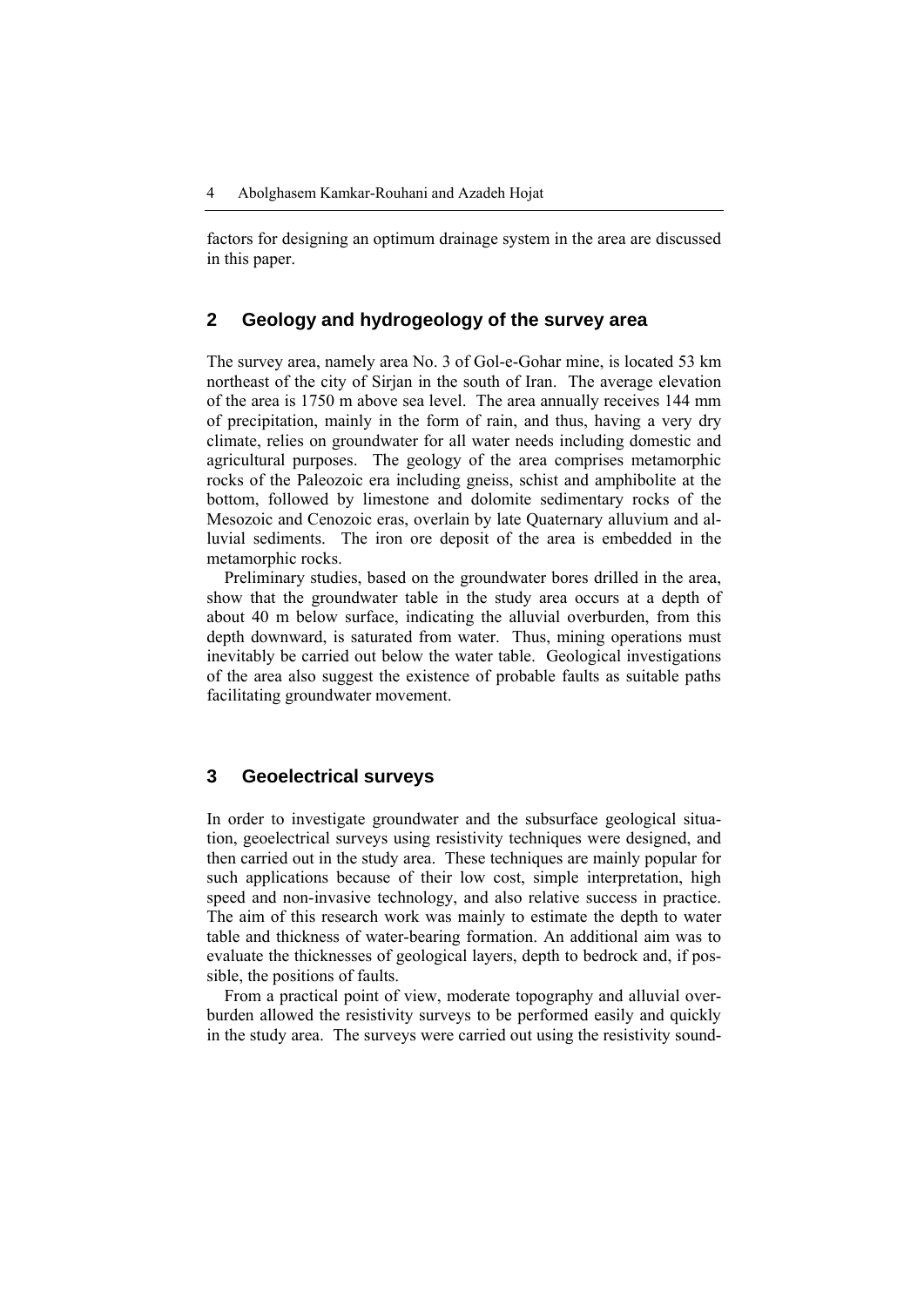ing method, which is also called vertical electrical sounding or the VES method.

#### **3.1 Resistivity data acquisition**

The resistivity equipment which was used in the field consisted of a terrameter SAS (signal averaging system) 4000, produced by the Swedish company of ABEM. In addition, four steel spike electrodes were used in connection with the terrameter. The injection of a direct electric current into the ground using a 12-volt battery was made through one pair of steel electrodes (e.g. current electrodes A and B in Fig. 1) and electric potential difference was measured with the second pair of steel electrodes (e.g. potential electrodes M and N in Fig. 1). In general, the resistivity methods commonly use such a four-electrode system as shown in Fig. 1. The potential difference *V* , created between the potential electrodes M and N, is measured and then converted into apparent resistivity  $\rho_a$  by a simple transformation given by the expression

$$
\rho_a = K \frac{V}{I},\tag{1}
$$

where  $K$  is a geometric factor and  $I$  is the amount of electric current injected into ground through the current electrodes. For a four-electrode configuration AMNB, *K* is defined as

$$
K = \frac{2\pi}{\frac{1}{AM} - \frac{1}{BM} - \frac{1}{AN} + \frac{1}{BN}}
$$
 (2)



**Fig. 1.** Common collinear four-electrode arrays used in resistivity surveying. A and B are current electrodes and M and N are potential electrodes. If there is the condition of MN<0.2AB, the configuration is called the Schlumberger array.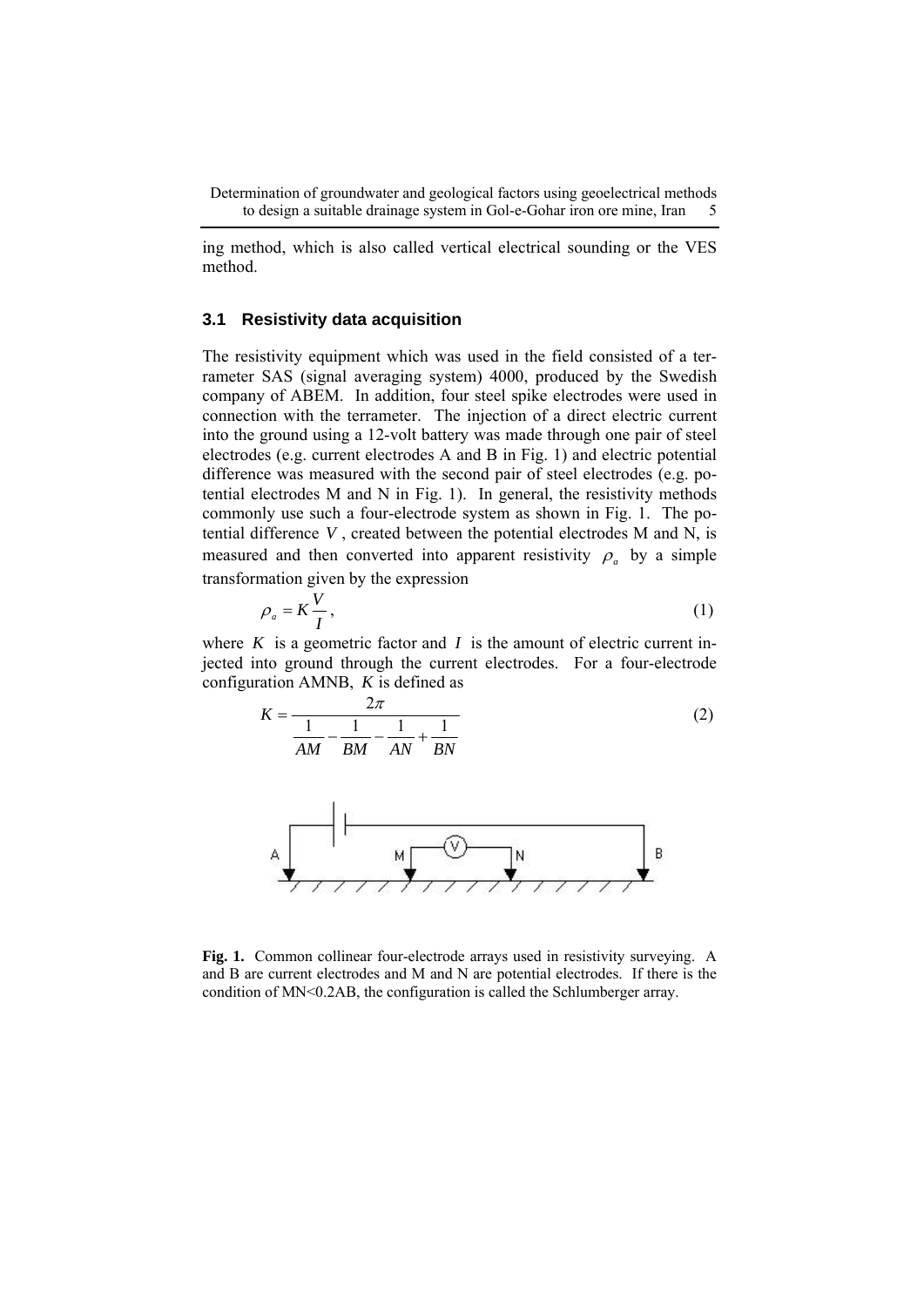Following preliminary studies, a square grid of 500 m by 500 m was considered to cover the study area thoroughly for the resistivity sounding surveys carried out using the Schlumberger configuration (Fig.1) with maximum electrode spacing of 1400 m. Thus, as shown in Fig. 2, 30 points or locations were primarily selected in the area for the sounding surveys although some locations were out of the limits of the area No. 3 of Gol-e-Gohar mine. Since many irremovable cultural features were found around point P4 and locations of points P26, P27, P29 and P30 (shown by red circles in Fig. 2) were on the steep of hard limestone formation, the sounding surveys were not performed at these points, which were out of the area No. 3. Eventually the Schlumberger sounding surveys were only carried out at 25 locations, shown by black small circles in Fig. 2.



**Fig. 2.** The square grid of 500 m by 500 m and selection of 30 points or locations for the resistivity sounding surveys. The closed curve, surrounding most of the points, shows the limits of the area No. 3 of Gol-e-Gohar mine. Points P4, P26, P27, P29 and P30, shown by red circles, were not used in the survey.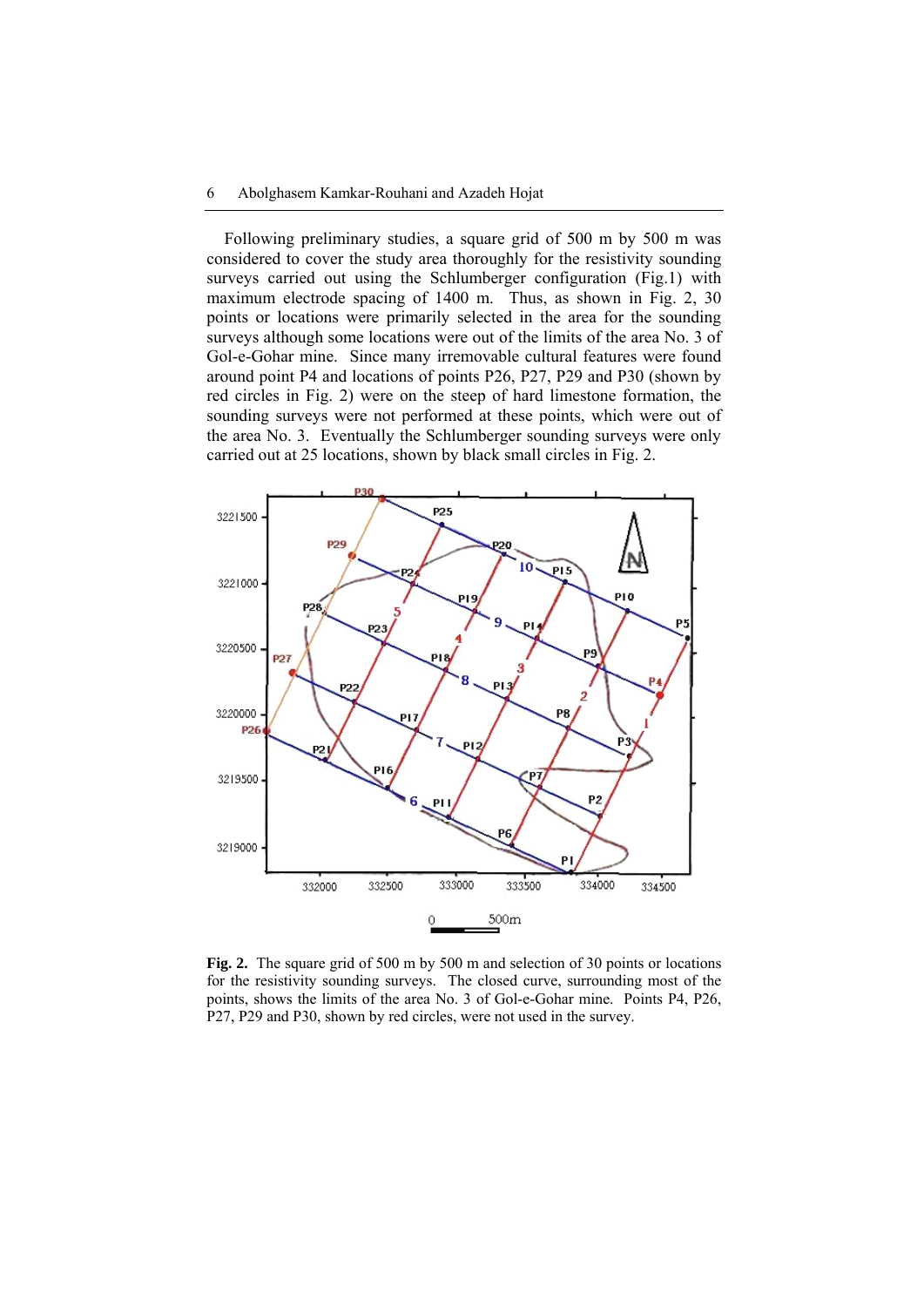#### **3.2 Resistivity data interpretation**

The field measurements were converted to resistivity data using equation (1). The resistivity sounding data were then interpreted. One-dimensional (1-D) interpretation of the sounding data was made primarily using the curve matching method, and then using computer programs (i.e. VES software packages) to obtain better estimation of resistivities and thicknesses of the subsurface layers. The interpretation of the Schlumberger sounding data at 25 different locations in the area resulted in an estimation of the groundwater table at a depth of 40-60 m below the surface in the study area. As a result of the sounding data interpretation, the thickness and resistivity of water-bearing subsurface layer were also estimated to be about 20-30 m and 15-23  $\Omega$ -m, respectively. Low resistivity of the waterbearing formation was attributed to high electrical conductivity (EC) of groundwater (due to high salinity and concentration of total dissolved solids (TDS) in groundwater) and considerable clay content in the formation. Induced polarisation (IP) surveys need to be carried out in the area to determine the clay content in the formation more accurately. In some places located in the south and west of the area (e.g. locations P6, P21 and P22), no water-bearing subsurface layer was found.

Based on the results of 1-D interpretation of the sounding data, an isopiestic contour map, indicating the water table or piezometric surface of the groundwater aquifer in the area, was provided. The isopiestic contour map, shown in Fig.3, indicated a shallower depth to water table in the central parts of the study area while the depth to water table was found to increase in the northwestern parts of the area.

The 1-D interpretation of the sounding data does not indicate lateral changes or distributions of resistivity which reflect geological factors in the subsurface. To obtain a more accurate resistivity image from the subsurface of the area, 2-D inverse modelling was carried out on the resistivity data using subsurface electrical imaging computer software packages such as Ipi2Win (Bobachow 2002) and Res2dinv (Loke 2000). As a result, 2-D models of different lines, in which each line contained several sounding locations, were obtained. These 2-D models (Figs. 4 and 5) showed the resistivity and thickness changes of subsurface layers in two directions: the line direction  $(x)$  and depth direction  $(z)$ . According to the resistivity cross section along line 1 passing through the sounding points P1, P2, P3 and P5, shown in Fig.4, the water-bearing formation is at a depth of about 47- 56 m with an average thickness of 27 m. The resistivity cross section along line 1, shown in Fig. 5, was obtained using the Res2dinv software after 3 iterations. The result was not good due to high RMS (root mean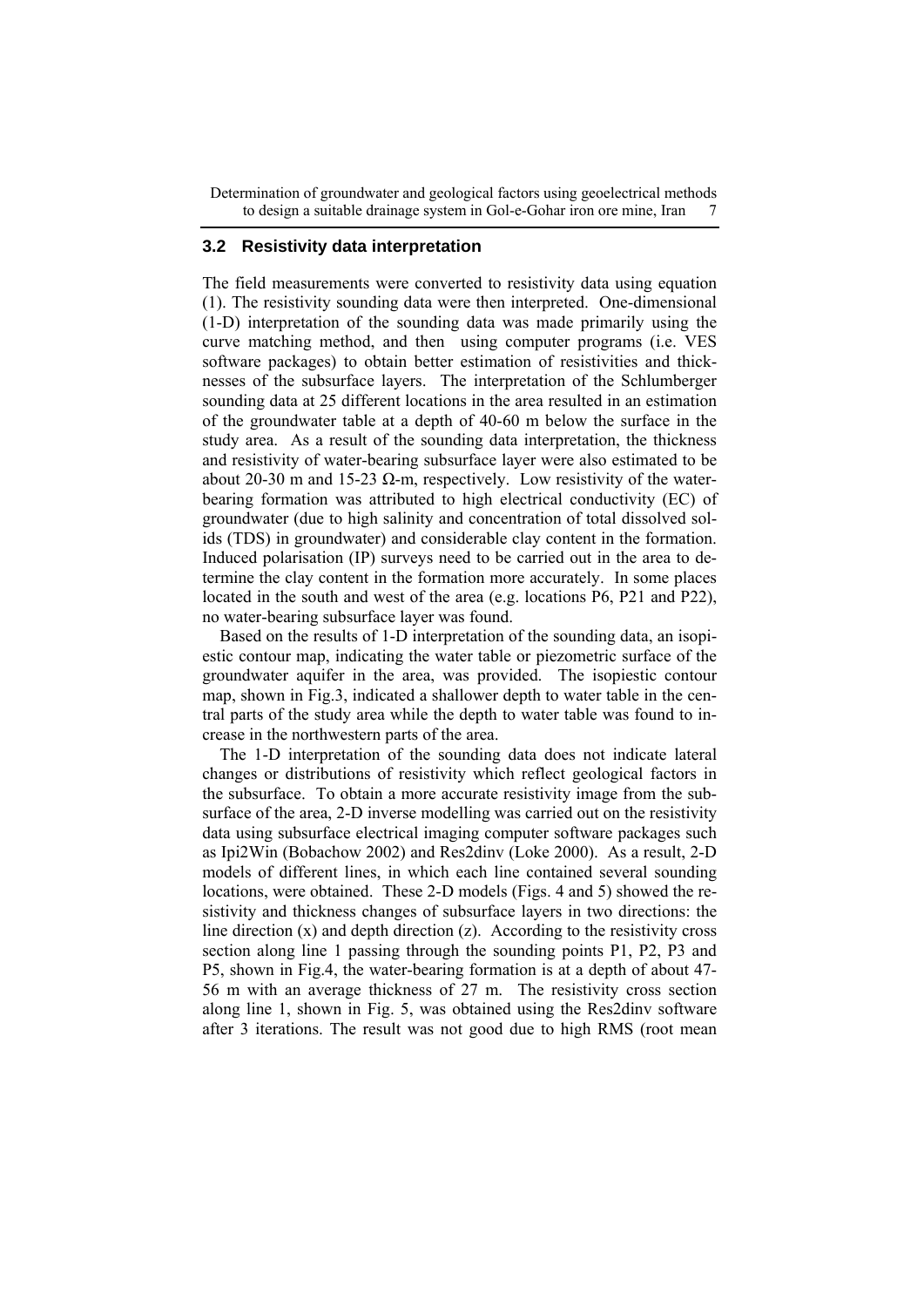square) error (i.e. 45.5%). Low correlation between the results of sounding at different locations P1, P2, P3 and P5 along line 1 can be attributed to complex geology, especially various faulting systems in the area.



**Fig. 3.** The isopiestic contour map, indicating the water table or piezometric surface of the groundwater aquifer in the study area. The map was plotted from the results of 1-D interpretation of the resistivity sounding surveys in the area.

Resistivity surveys using profiling method should be performed to investigate lateral resistivity changes and faulting systems in the area. Using other geoelectrical methods, such as induced polarisation (IP) and selfpotential (SP) methods, the ambiguities arising from the interpretation of resistivity data can be removed or reduced.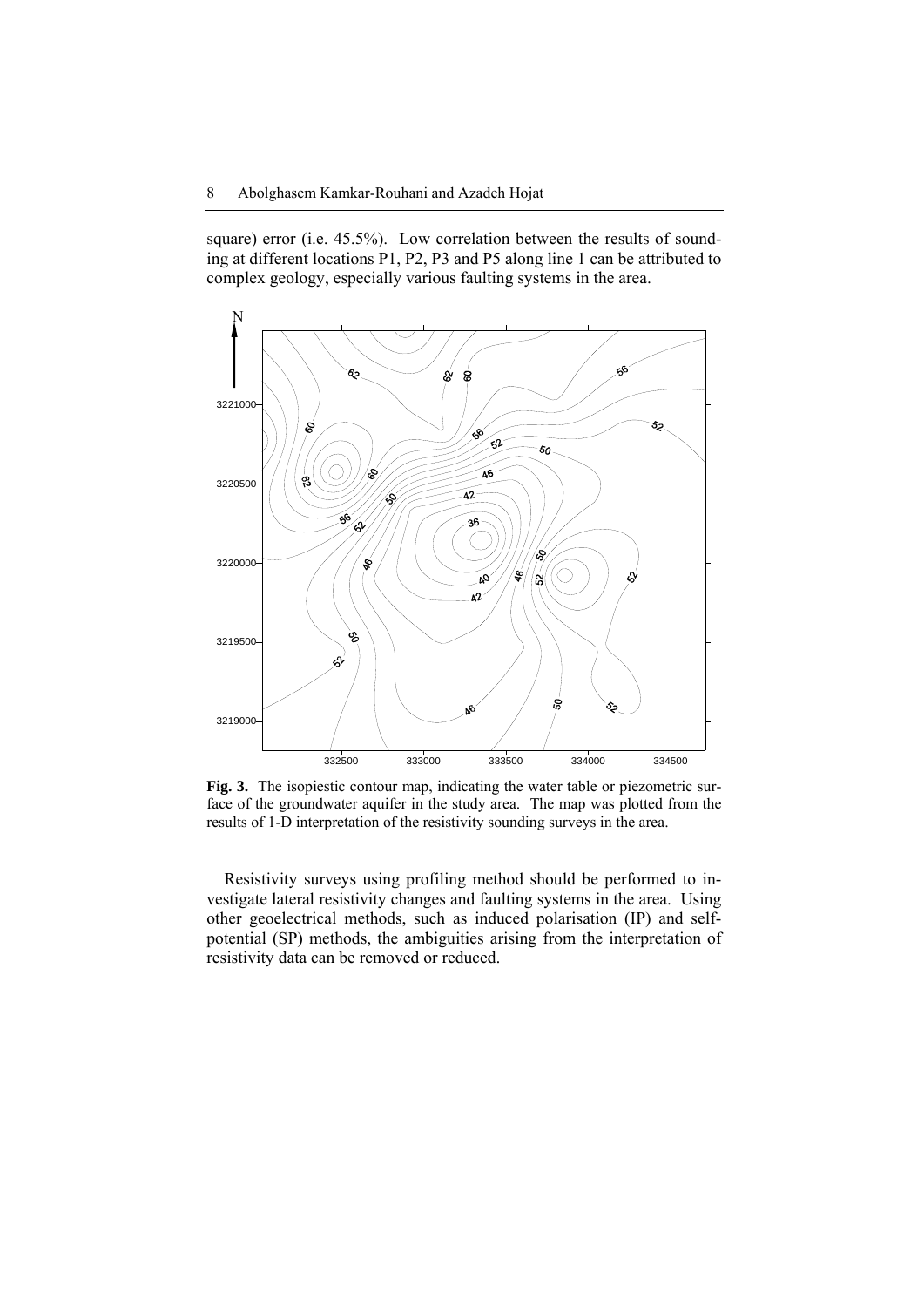

**Fig. 4.** Resistivity pseudo and cross section along line 1 passing through the sounding points P1, P2, P3 and P5 (obtained using Ipi2win software).



**Fig. 5.** Resistivity pseudo section and 2-D inverse model along line 1 passing through the points P1, P2, P3 and P5 (obtained using Res2dinv software).